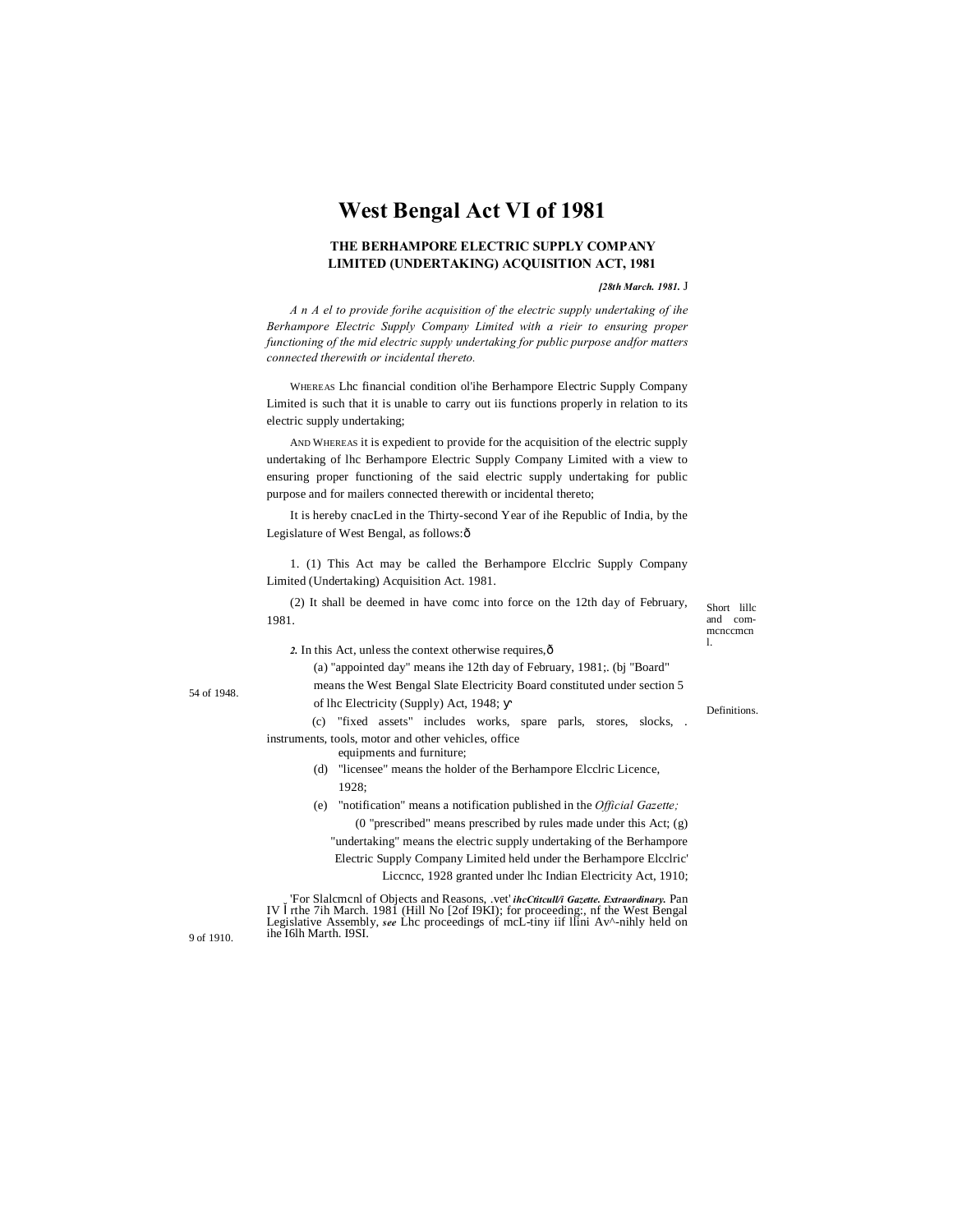$L^{\text{L}}$  **Li**  $\frac{L}{12}$  **The Berhampore Electric Supply Company Limited** 

*(Undertaking) Acquisition Act, 198J.*

## **(West Ben. Act**

*(Sections 3. 4.)*

(h) words and expressions used but not defined in this Act, and defined in (he Indian £lcclricily Acl. 1910 or the Electricity m of 1948. (Supply) Aei, l<sup>1</sup>J48 .shall have (he meanings respectively assigned to ihcm in that Act.

3. (I) Notwithstanding anything in any other law for the time being in force or in any contract, on and from Lhe appointed day the undertaking shall, by virtue of this Act, stand transferred to. and vest in. the Stale Govern me ni.

> (2) The undertaking which stands vested in Hie State Government by virtue of sub-scction (1) shall, immediately after such vesting, stand transferred to, and vested in, the Board.

4. (1) The undertaking which vests under section 3 shall be deemed to include all rights, powers, authorities, privileges, properties, liabilities anil obligations as specified below: ô

| Underrating $\lceil$ O<br>vcm in Lhe<br>Slid:<br>Guvtfnimem |                                                                                       |                                                                                                      |
|-------------------------------------------------------------|---------------------------------------------------------------------------------------|------------------------------------------------------------------------------------------------------|
|                                                             | (a)                                                                                   | all lands, buildings, works, materials, plants, fixed assets and books,                              |
|                                                             |                                                                                       | documents and other papers of the licensee in relation to the                                        |
|                                                             |                                                                                       | undetaking: -                                                                                        |
|                                                             |                                                                                       | all rights, liabilities and obligations of the licensee in<br>(b)                                    |
|                                                             |                                                                                       | relation to the undertaking under hirc-purchase agreement, if any,<br>made before the appointed day; |
|                                                             | (c)                                                                                   | all rights, liabilities and obligations of the licensee in relation to the                           |
|                                                             |                                                                                       | undertaking under any contract entered into <i>bona fide</i> before (he                              |
|                                                             |                                                                                       | appointed day, not being a contract relating to the borrowing or                                     |
|                                                             |                                                                                       | lending of money, or to the employment of staff,                                                     |
| General                                                     |                                                                                       |                                                                                                      |
| ejIu:;1                                                     | (2)                                                                                   | The undertaking which vescs under section 3 shall, by                                                |
| of<br>vising.                                               | force of such vesting, be freed and discharged from any trust, obligation,            |                                                                                                      |
|                                                             | mortgage, debt, charge and all other incumbrances affecting it, and any attachment,   |                                                                                                      |
|                                                             | injunction or decree or order of any court restricting the use of such undertaking in |                                                                                                      |

any manner shall be deemed to have been withdrawn.

(3) The licence shall be deemed to have terminated on the appointed day and all rights, liabilities and obligations of the licensee under any agreement to supply cleclricity shall on the appointed day be so devolved on lhe Board.  $1$ 

(4) ll shall be lawful for the Board or any officer or employee of the Board authorised by the Board in this behalf to lake possession of lhe undertaking. .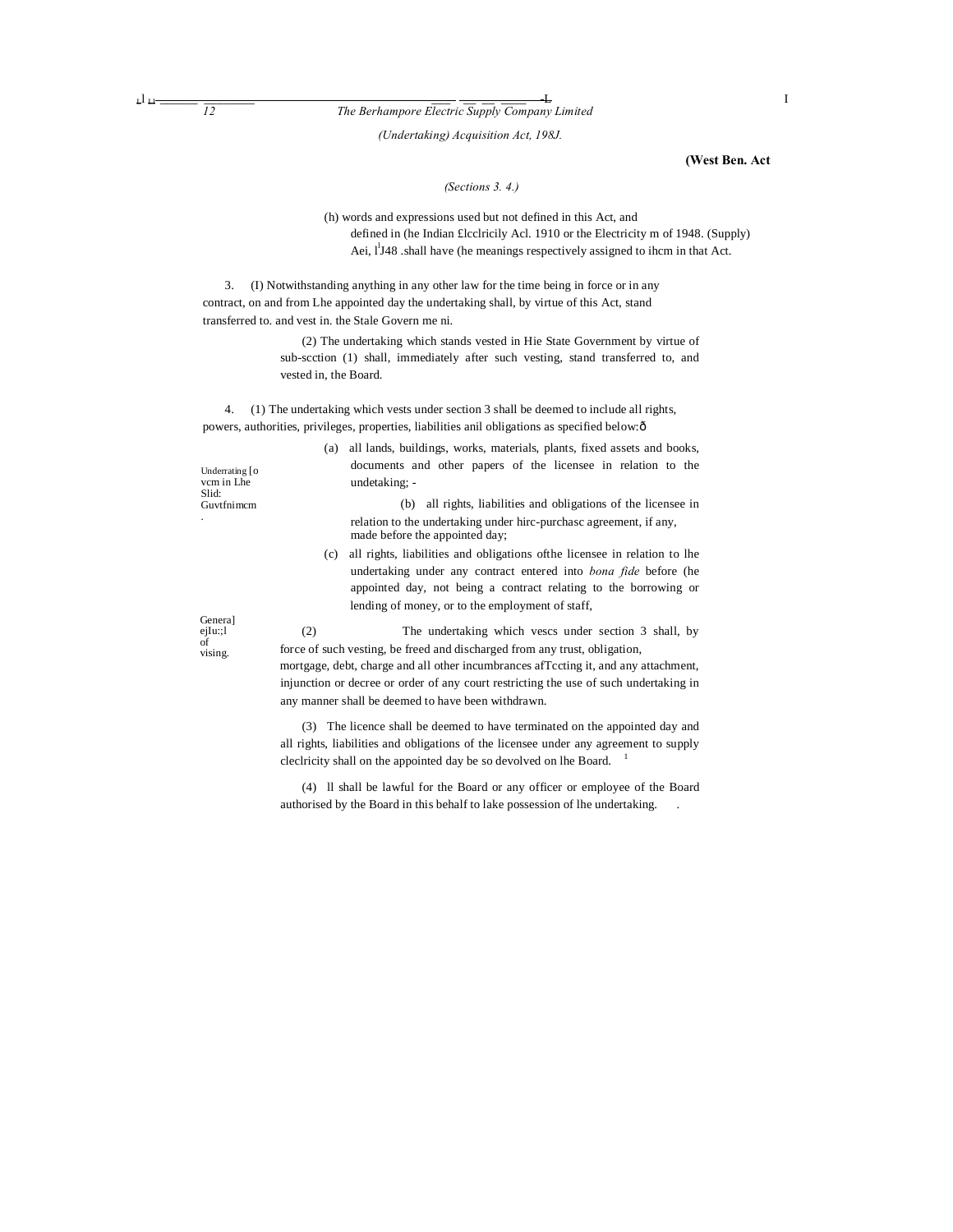*The Berhampore Electric Supply Company Limited (Undertaking) Acquisition Act. 198!.* 13

# **VI of 1981.]**

#### *(Sections 5-7.)*

5. (1) For lhe transfer and vesting of the undertaking under scction 3, the Board shall pay to the licensee in the manner provided in section 8 an amount determined us herein ;iTicr provided.

(7) The gross amount payable ki the licensee shall be the market value of the undertaking on the appointed day.

(3) The market value of the undertaking shall be deemed to be the value of all lands, buildings, works, materials, fixed assets and plants of lhe licensee suitable to, and used by him for, the purpose of the undertaking, other than the scrvice lines or other capital works or any pan thereof which have been constructed at the expenses of the consumers, due regard being had to the natuie and condition for the lime being of such lands, buildings, works, materials, fixed assets and plants and lhe slate of repair (hereof and to the circumstance that they are in such position as to be ready for immediate working and to the suitability of the same for the purpose of the undertaking, but wiihout any addition in respect of compulsory acquisition or of goodwill or or any profits which may be or might have been made from the undetaking or of any similar consideration.

6. Where the Board is of opinion that the lincensce has on or after the appointed day disposed of any fixed assets whether by way of sale, exclinage, gift, lease or otherwise, or incurred any expenditure, liability or obligation otherwise than in the normal course of events, with a view to benefit, unduly the licensee or some other person or persons and thereby caused loss to the Board as succeeding owner or the undertaking, lhe Board shall be entitled to deduct from the amount payable to the licensee under this Act an amount which the Board considers to be the loss sustained by the Board:

Provided lhat before making such deduction, the licensee shall be given a notice to show cause against such deduction within a period of fifteen days from the date or rcccipt of such notice.

7. (I) Notwithstanding anything to the contrary contained in any other law for lhe time being in force, the Board shall be entitled to deduct the following amounts from the gross amount payable to the licensee under this Act:ô

- (a) the amount, **ir** any, due from the licensee under any mortgage or charge;
- (b) the amount, if any, due on account of salary or wages, leave- salary or leave-wages, bonus, gratuity, retrenchment compensation, contribution to provident fund or on similar or other account from the licensee to lhe employee employed in lhe affairs of the undertaking immediately before the appointed day;

EfTccl of inns action no l *bona fide.*

Deduction from the gross amount,

Payment of a mourn.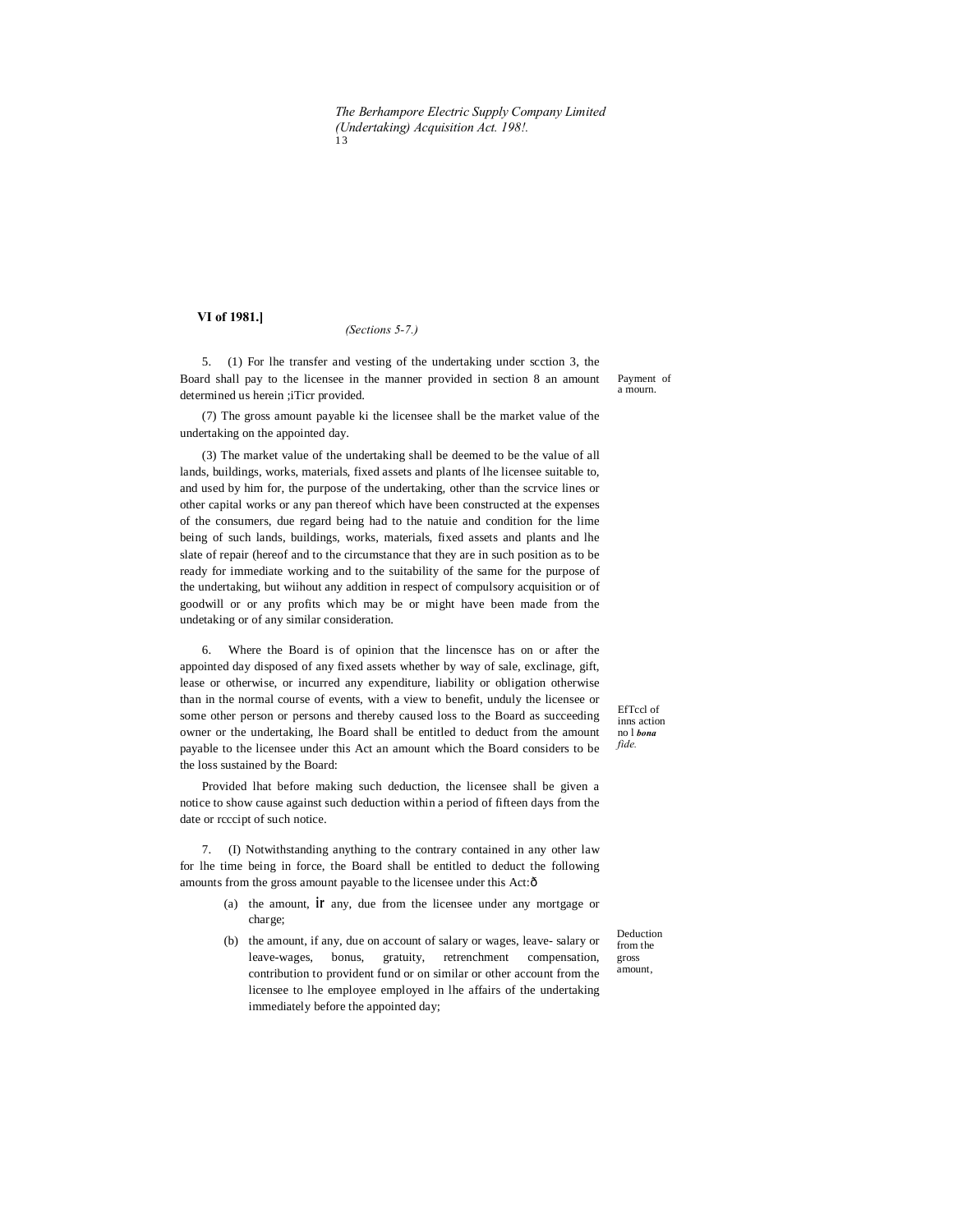# **(West Ben. Act**

## *(Section 7.)*

- (c) ihe amount, if any, already paid by [he Board to licensee in advance;
- (d) ihe amount due, if any, including interest [hereon from the licensee to the Board, for energy supplied by the Board before [he appointed day;
- (c) all amounts and arrears of interest, if any, on such amounts due from the licensee to lhc State Government;
- (f) the amount, if ar.y, which ihe Board is entitled w deduct under section 6;
- (g) the amount of all loans due from the licensee lo any financial . institution constituted by or under the authority of the State Government and arrears of interest, if any, on such loans;
- (h) all advances from consumers and prospective consumers and all sums which have been or ought to be set apart to the credit of the consumer's fund, in so far as such advances have not been paid by Die licensee to the Board;
- (i) the amount remaining in tariffs and Divident Control Reserve, Contingencies Reserve, Development Reserve and rehale lo consumer's account, in so far as such amount has not been paid by the licensee to the Board;
- (j) the amount, if any, due from the licensee under any debt or obligation:

i'rovided that before making any deduction under this scetion the licensee shall be given a notice in show cause against such deduction within a period of fifteen days from the date of receipt of such notice.

(2) The amount referred lo in clause (bj of sub-section (1) shall, on adjustment of the amount, if any, due from ihe employee to the licensee immediately before ihe appointed day, have preference lo all amounts due under clauscs (d), (c), (g) and (j) or sub-scciion (1) and shall be payable out of the amount payable to the licensee under this Act after deduction therefrom of the amount, if any, thai may be due from the licensee under clauses (a), (c), (0, (h) and (i) of sub-section  $(I)$ .

(3) If, however, ihe amourt paynhle under [his Act after deduction therefrom of Ihe amounts; if any, that may be due under clauses (a), (c),

(0. (h) and (i) of sub-section (I) falls short wholly or in part of the amount referred to in clause (b> of sub-section d) on adjustment of the amount, if any, due from the employee to the licensee immediately before the apointed day, the Board shall he liable to pay such amount due to the employee to ihe extent of such shortage.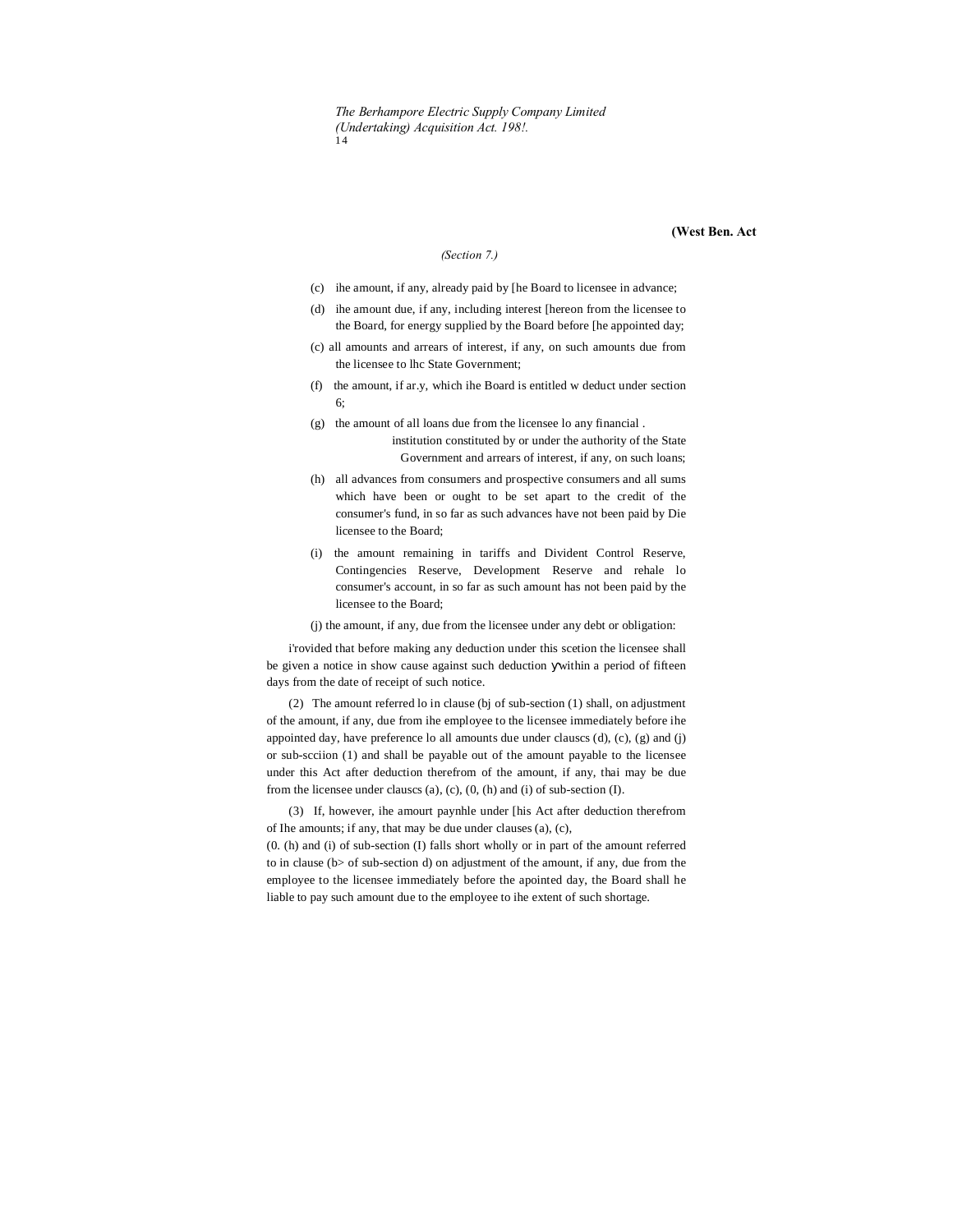## *The Berhampore Electric Supply Company Limited L5 (Undertaking) Acquisition Act. 198).*

# **VI of 1981.]**

## *(Section 8.)*

(4) The licensee shall, wiihin such period as may be specified in this behalf by the Skate government by noiificaiion, submit to the Board a statement containing the following particularsô

- (a) the amount due under different heads of account to each employee from the licensee,
- (b) the amount, if any, due Lo the licensee from each such employee with reason therefor, and
- (c) lhe amount due on adjustment to each employee, and shall furnish to each employee a copy of such portion of the statement as rebies to such employee.

(5) An employee may, within fifteen days of the receipt of the copy of the statement relating to him, submit in writing his objection thereto lo the Board and send a copy of the objection LO the licensee.

(6) If no objection is submitted by an employee under sub-section (5) . the amount shown on adjustment to be due to him in the statement shall be deemed to be the amount determined to be due to him.

(7) On receiving an objection under sub-section (5). the Board shall give notice to the employee and the licensee of the date fixed for hearing of the objection and, after hearing the employee and the licensee and taking into account the evidence adduced, shall determine the amount due lo the employee. If the licensee fails to appear at the hearing, the amount due to (he employee shall he determined cm-parre. If the employee fails to appear at (he hearing the objection shall stand rejcctcd.

(8) If the Board is of opinion on the application of the employee or lhe licensee or of its own motion that some relevant facts had not been disclosed or considered ai the time or dcicnnination under sub section

(6) or under sub-section (7) it may review the matter and determine the amount due to the employee.

8. (1) The Board shall determine the net amouni payable to the Manner of licensee after determining the moss amount payable to the licensee and  $P^a y \hat{I}$  ni or amount, making therefrom the deductions provided in this Aci.

(2) The Board may call for the assistance of such officers and staff of the undertaking as it may deem fit in determining the net amount under sub-section (1).

(3) If any dispute arises in lhe determination of the net amount payable to the licensee under sub-section (1), lhe Board shall report the dispute to the Slate Government and (he Slate Government shall refer the dispute lo an Arbitrator to be appointed by the State Government for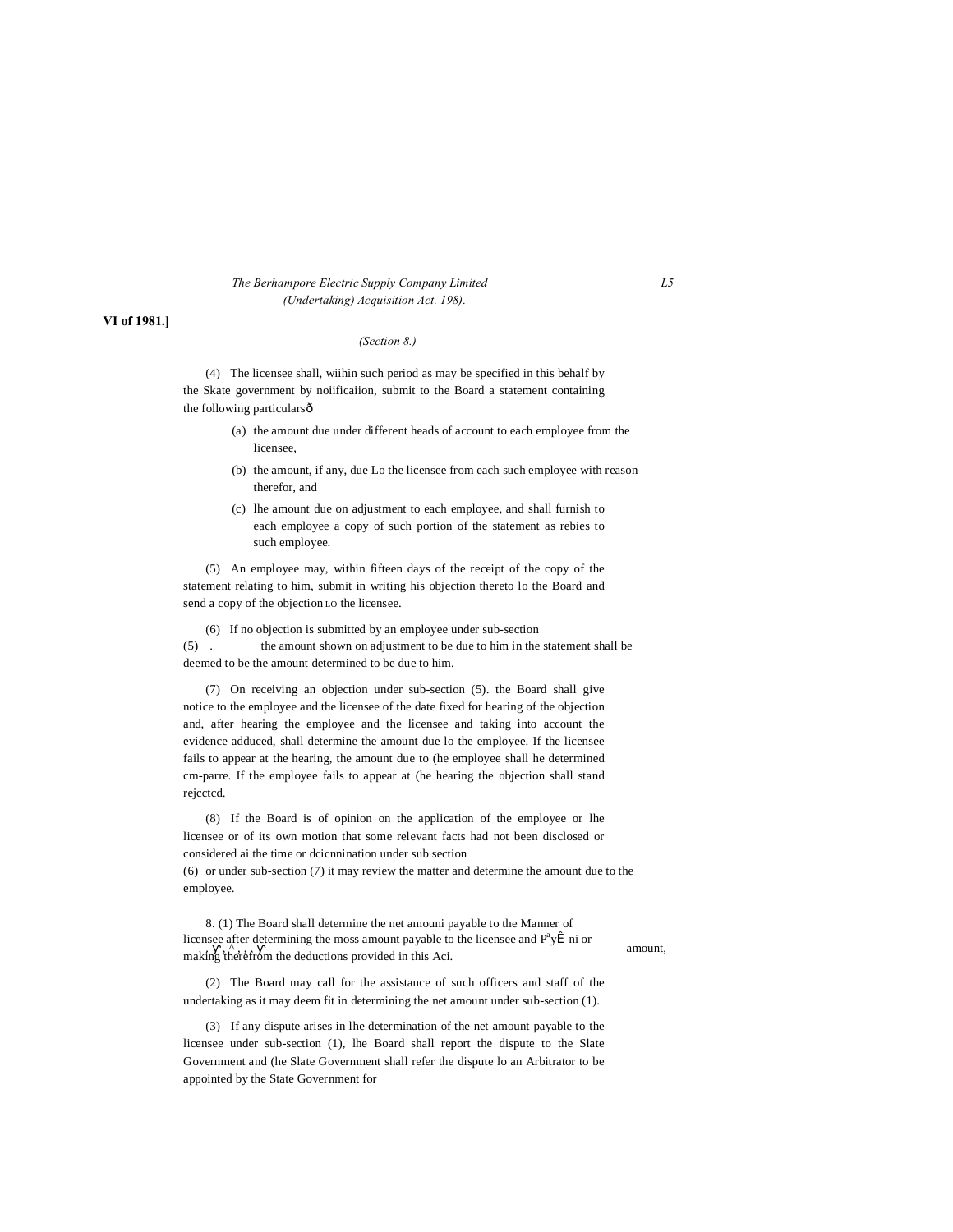## **) ft** *The Berhampore FJc/lrir Supply Com puny Limited ■ (Undertaking) Acquisition Act. 1981.*

### **[West Ben. /Vet**

### *{Section S.) '*

determination ol' the net amount payable lo the licensee. The Arbitrator shall bo a pcr.son who is or lias been a High Court Judge or a District " Judge.

> (4) The dispute in ihe determination of the net amount payable to the licence under sub-sect ion {1) may include any of the following matersô

- (a) Wlictliur any propcny belonging, or any right, liability or obligation attaching, lo lhc undertaking vesis under section 3?
- (h) Whether any fixed asset forms pan of the undertaking?
- (c) Whether any hire-purchase agreement or other contract has been entered into *bona fide* or noi?
- (d) What wan d>e value of the undcuking on the appointed day?
- (e) What amount, if any. is due from ihe licensee Lo Lhe employee under clause (b) of sub-sec lion (1) of section 7 on adjustment of ihe amouni, if any, due from such employee to [he licensee immediately before the appointed day?
- (f) Whal amounis, if any, have to be deducted under this Act from the gross amount payable to lhc licensee'?

(.\*)) The **neL** amount payable to lbs licensee shall, on determination under subsection (1) or sub-scction (3), as the ease may be, be paid by the Board lo ihe licensee as soon as possible.

(6) The net amount referred to in sub-section (5) shall bear imerest at the rate of four *per centum pir annum* from lhe appointed day till the date of payment.

(7) When lhe gross amount paynblc lo the licensee is equal to or less than the total amount to be deducted no payment shall be made to the licensee by ihe Board.

(8) The determination oT lhe amount due lo [he employee under sub-seciion (6) or sub-section (7) or sub-section (8) of section 7 or under sub-section (3) of lliis section. as the case may be, shall be final and eonclusive and shall nol be crlled in t|uesiion in any couri or tribunal or

any oilier authority.

(9) The Board shall, on final determination of lhe amouni due to the employee, pay to him in terms of lhc provisions of sub-section (2) or sub-seciion (3). as the case may be. ol section 7 the amouni so determined to be due to him, IT any amouni due in any employee remains unpaid,

the same shall be deposited by the Board in any branch of the State Bank of India and shall be payable to the employee or his legal representative.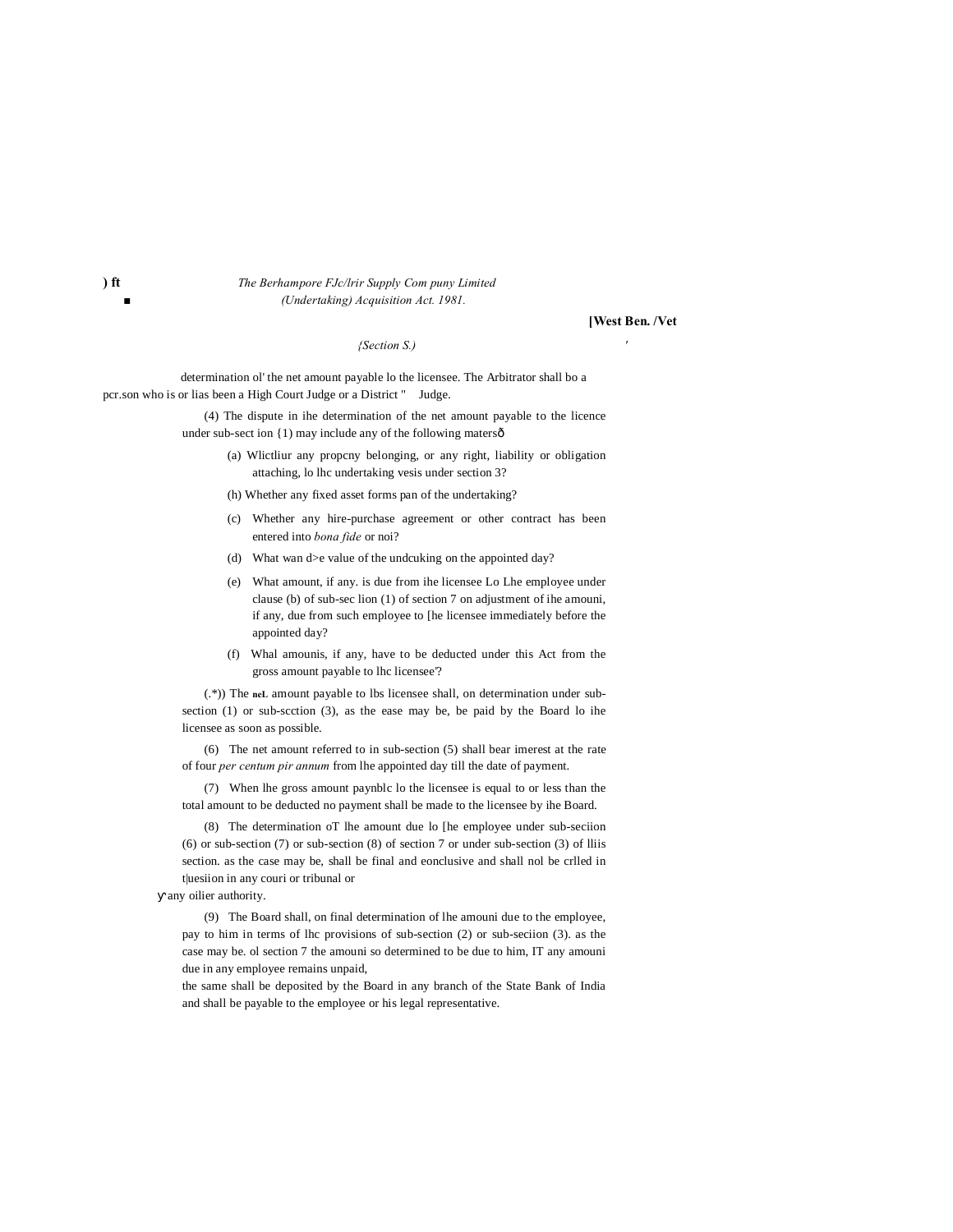$s$ yivy.^V^SSVVA I.WA. WA V svs, i IA m J, ', iv.y yvy $\sim$ yv $\sim$ yv $\sim$ yv $\sim$ yv $\sim$ yv $\sim$ v $\sim$ o sw. yvy $\sim$ v $\sim$ yyyy> x>vvv^wy^>> yi; i v ^ y ^ y : y . \* . > > ^ y : : w r a

*The Berhampore Eleciric Supply Ccmipany Limited (Undertaking) Actjtiisiiion Act. 1981.*

# **VI of 1981.]**

# *(Sections 9-12.)*

10 PI' 1940,

(10) Subject lo the provisions of this section, the provisions of the Arbitration Act, 1940 shall apply to the arbitration under this Aci,

9. (I) Where any properly forming part or lhe undertaking has been tansfcrrcd and vested under section 3, $\hat{o}$ 

- (a) every person in whose possession, custody or control any such property may he, shall forthwith deliver possession thereof to the Board:
- (b) any person who. immediately before such transfer and vcsLing, has in his possession, custody or control any books, documents or oilier papers relating lo the undertaking, shall be liable to account l or lhe said books, documents and papers to lhe Board and shall deliver ihem lo the Board or to such person or persons as the Board may authorise in this hehalf.

(2) Without prejudice to the other provisions of ihis scclion ii shall be lawful for lhe Board lo lake all necessary steps (or securing possession of all properties which have been transfered and vestd under section 3.

**10.** (1) The persons who liave been in employment under the licensee in connection with the affairs of the undertaking immediately before the appointed day shall cease to he in such employment so Tar as the undertaking is concerned and such persons who were not part-time employees and who have not attained the age of superannuation on the appointed day under the rules framed by lhe Board shall be appointed afresh on the appointed day by the Board on such remuneration and on such terms and conditions of service as may be fixed by the Board.

(2) If any question arises as lo whether any person was employed part-time in connection with the aTfairs of the undertaking immediately before Lhe appointed day, lhe question shall be referred, wiihin a period of one year from lhe appointed day, to the Stale Government and the Slate Government shall, after giving such person a reasonable opportunity of heing heard, decide it in such manner as it thinks lit and the decision of the Slate Government thereon shall he final.

11. Any employee or lhe Board authorised by the Board in Ihis behalf by general or special order may. at any time, after giving the licensee reasonable notice, enter upon any land or pcrmises in his possession and make survey, examination or investigation lor lhe purposes of this Act.

12. (1) Any person whoô

Power or emry.

(a) having in his possession or custody or control any properly forming part of the undertaking wrongfully withholds such property from the Board, or

**Duty lo** deliver possession of properly ctc.

17

**Employment of**  employees **of the** undertaking.

Penally.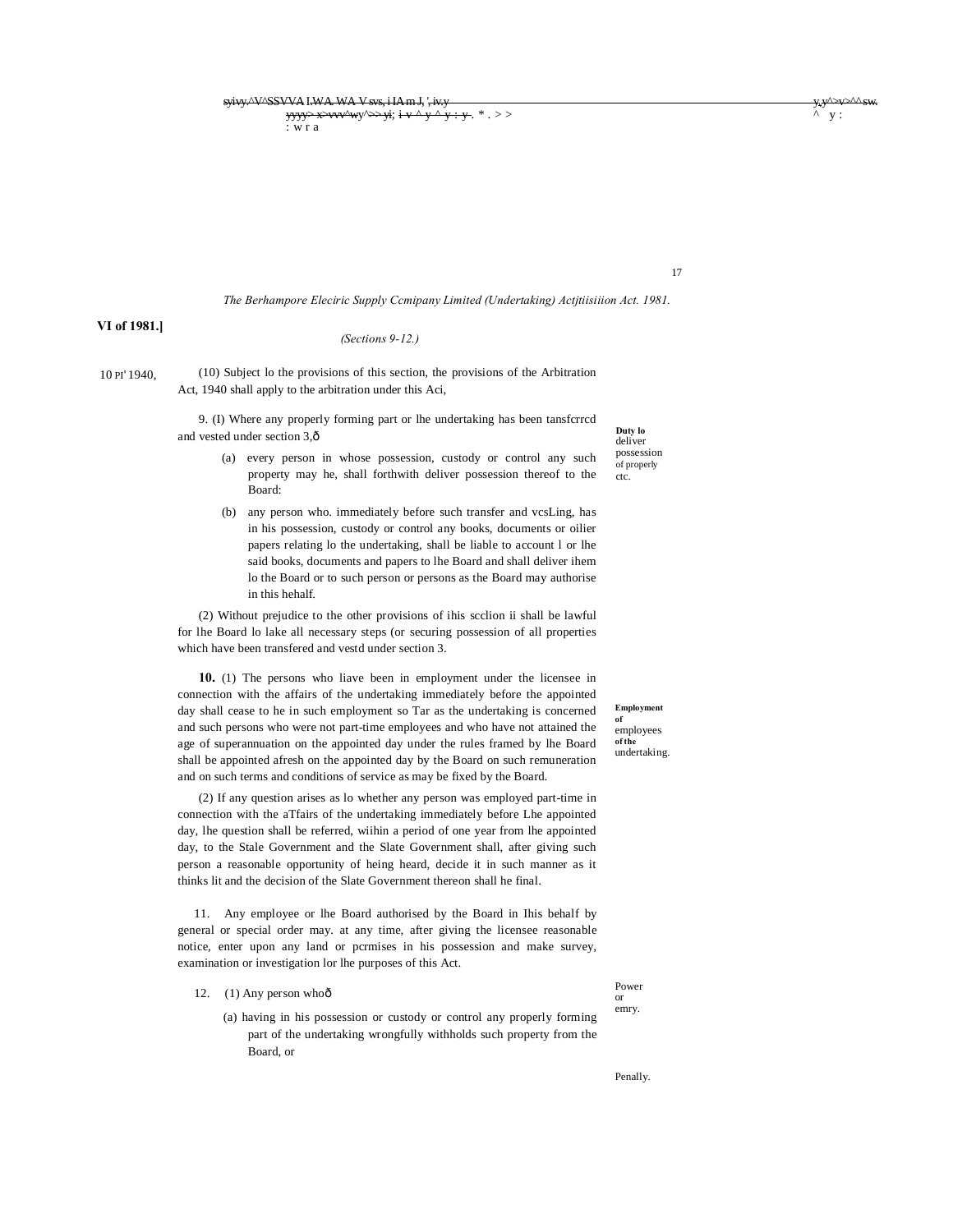#### *18 The Berhampore Eleartc Supply Company Limited*

*(Undertaking) Acquisition Ac I, ) 981,*

# **[West Ben. Act**

## *(Secfit at 13.)*

(b) wrongfully obtains possession of, or retains, any properly forming pari of lhc undertaking which have vested under section 3, or

(c) wilfully withholds or fails to Turnish to the Board or to any person authorised in this behalf by the Board any hooks, documents or other papers relating to the undertaking which may he in his possession, custody or control, or

(d) fails to deliver to the Board any assels. books of account or ' other documents in his possession, custody or control relating

to lhc undertaking, or

'

(c) wrongfully removes or destroys any property forming pari of the undertaking, or

(D wrongfully uses any property forming part of the undertaking,

shall be punishable with imprisonment for a term which may extend to two years or with fine which may exiend lo ten thousand rupees, or with both:

Provided thai the court trying any offence under this section may, at the lime of convicting he accuscd person, order him lo deliver up or refund, wilhin a time to be fixed by the court, any property wrongfully withheld or obtained or any document wilfully withheld or not furnished.

(2) No court shall take eognizanec of an offence punishable under this section cxcept with lhe previous sanction of **Lhc** Stale Government or an officer authorised by lhe Slide Government in his behalf.

ori'cnccshy 13, ()) Where an offence punishable under this Act has been Comjunks. committed by a Company, every person who, al lhe time the offence was committed, was in charge of. and was responsible Lo, the Company for lhe conduct of the business of the Company as well as ihe Company, .

> shall be deemed to be guilty of the offencc and shall be liable lo be proceeded against anil punished accordingly:

> Provided lhat nothing contained in this section shall render **any** such person liable to any punishment if he proves that the offence was commiiied **withouL** his knowledge or **Lhai** he had exercised all due diligence to prevent the commission of such offencc.

> (2) Notwithstanding anything contained in sub-section (I), where any such offence has been committed by a Company and ii is proved thai the offencc has been commiiied with lhe consent or the connivance of, or is attributable lo any neglect on lhe part of, any director, manager,